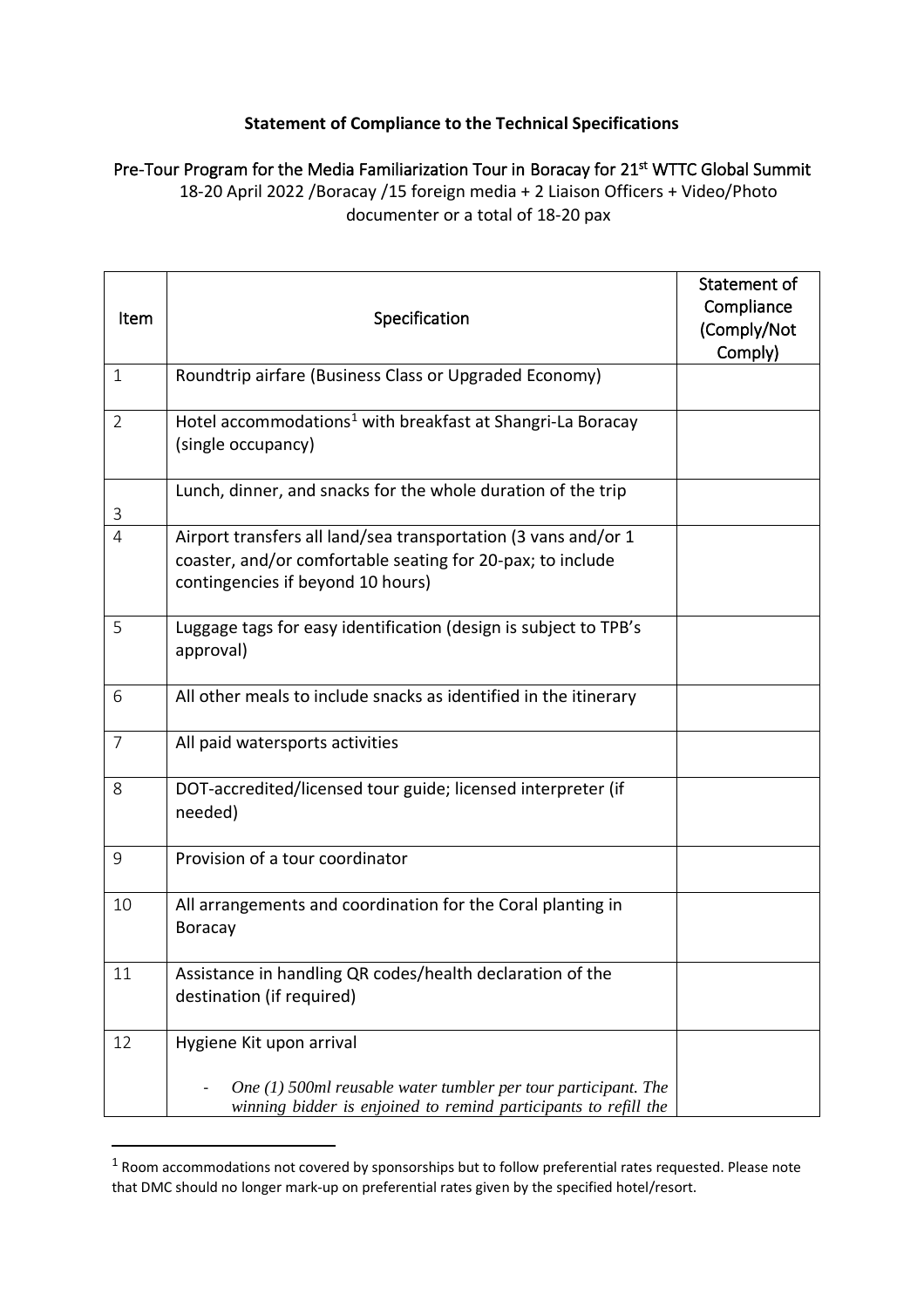|    | water tumblers in refilling stations (e.g., hotels / resorts) during<br>tours.                                                                                                                                                                                                                                                                                                                                                                                        |  |
|----|-----------------------------------------------------------------------------------------------------------------------------------------------------------------------------------------------------------------------------------------------------------------------------------------------------------------------------------------------------------------------------------------------------------------------------------------------------------------------|--|
|    | Hygiene kits in reusable drawstring pouches or sustainable<br>packaging with Philippine branding. It should contain the<br>following:                                                                                                                                                                                                                                                                                                                                 |  |
|    | One (1) pack of facial tissue (handy pack, 2 ply, minimum 40<br>pulls each)                                                                                                                                                                                                                                                                                                                                                                                           |  |
|    | - One (1) pack wet wipes (handy pack, 25 sheets,<br>biodegradable bamboo fiber material)                                                                                                                                                                                                                                                                                                                                                                              |  |
|    | 50ml. of 70% isopropyl alcohol (in a spray bottle) or natural<br>hand sanitizer                                                                                                                                                                                                                                                                                                                                                                                       |  |
|    | Two (2) pieces individually-wrapped disposable KN-95<br>masks (multiply by the number of tour days $-$ 2 pieces x no<br>of days) and lanyard/mask strap.                                                                                                                                                                                                                                                                                                              |  |
| 15 | Ensure regular Pillow Gifts to be distributed in the guest rooms<br>on a daily basis                                                                                                                                                                                                                                                                                                                                                                                  |  |
| 16 | RT-PCR tests before leaving Manila and upon arrival in Manila<br>(for 30 pax; if required);                                                                                                                                                                                                                                                                                                                                                                           |  |
| 17 | Comprehensive travel insurance with medical coverage for<br>COVID-19;                                                                                                                                                                                                                                                                                                                                                                                                 |  |
| 18 | Other incidental expenses that may be incurred such as but not<br>limited to other snacks, drinks, entrance fees, environmental<br>fees etc.                                                                                                                                                                                                                                                                                                                          |  |
|    | <b>OTHER REQUIREMENTS</b>                                                                                                                                                                                                                                                                                                                                                                                                                                             |  |
| 19 | Cover all expenses related to the conduct of the tours, as<br>stipulated in this Terms of Reference.                                                                                                                                                                                                                                                                                                                                                                  |  |
| 20 | Professional fees, meals, accommodations, Covid19 RT-PCR<br>tests/border antigen tests, PPEs and other miscellaneous fees of<br>drivers, tour guides, coordinator and assigned personnel.<br>Assigned personnel must be fully vaccinated (vaccination cards /<br>DOH vaccination certificates will be required).<br>Copies of<br>vaccination cards together with a negative RT-PCR test result<br>should be submitted to the TPB at least 24 hours prior to the trip. |  |
| 21 | Willing to provide services on a "send-bill" arrangement.<br>Processing of payment shall be initiated upon certification by the<br>end-user of satisfactory completion of services and issuance of<br>billing statements accompanied by supporting documents by the<br>supplier Payment must be made in accordance with prevailing<br>accounting and auditing rules and regulations.                                                                                  |  |
| 22 | Able to troubleshoot and recalibrate through unforeseen changes<br>in the tour specifications.                                                                                                                                                                                                                                                                                                                                                                        |  |